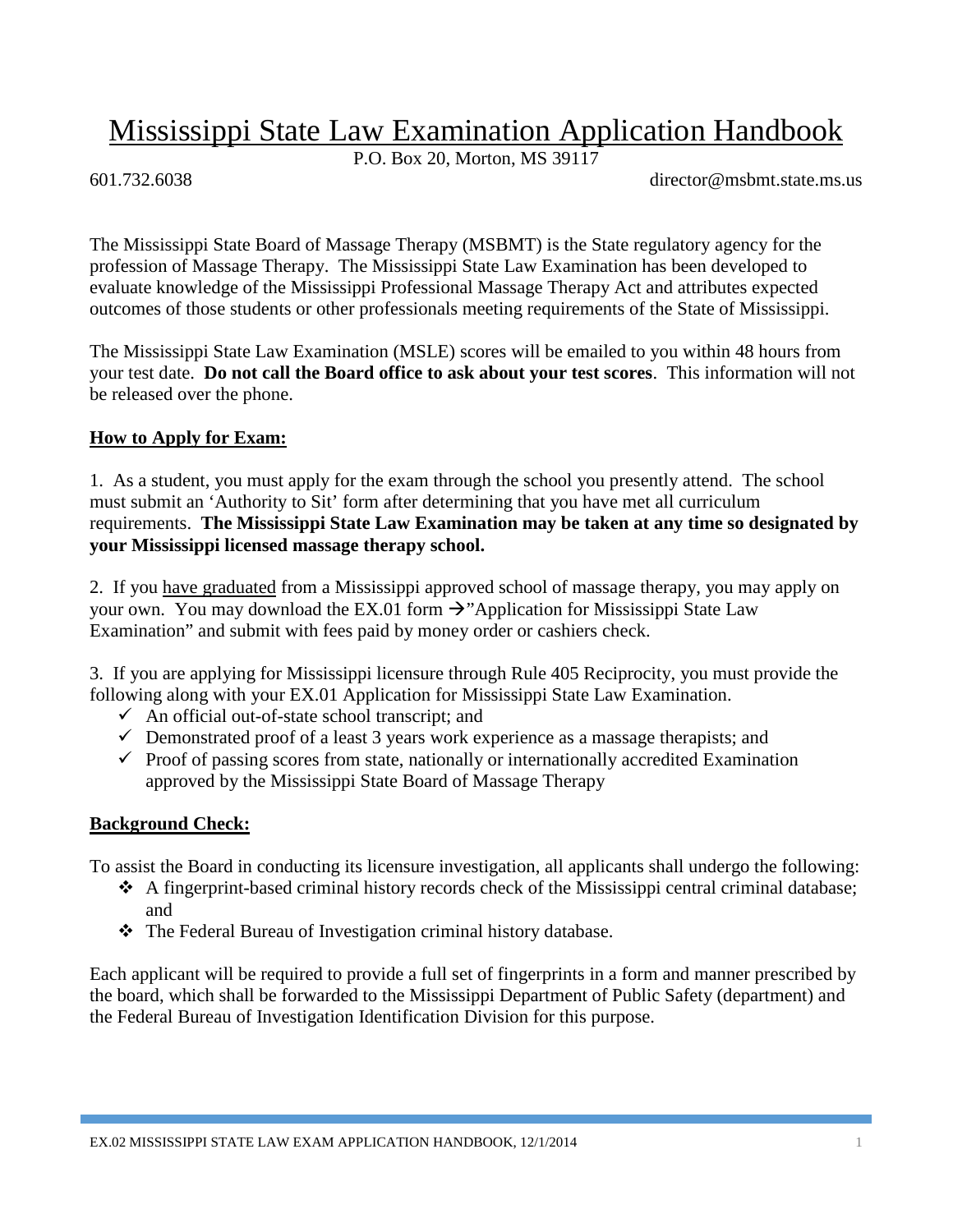#### **Special Accommodations:**

If you need special accommodations as allowed by the American Disabilities Act, you must submit official documentation regarding your disability at the time your application is submitted. Download this form from [www.msbmt.state.ms.us.](http://www.msbmt.state.ms.us/) Because it may take some time to make special arrangements, we recommend that candidates make their requests as soon as possible. We will make every effort to assist, except when it may alter the examination or results, or if it causes an undue burden on the testing center.

### **Cost:**

- 1. The fee for the Mississippi State Law Examination is \$100.00.
- 2. \$36.00 Criminal History Background Check
- 3. There is NO REFUND for any reason once the application has been accepted.

## **The Day of Exam**

Candidates must arrive at least thirty minutes before scheduled test time. Failure to arrive at least 30 minutes prior to the exam with necessary ID will result in a forfeit of your reservation and examination fee. **There is no exception to this rule.** You will not be allowed to take the exam at a later date without reapplying and paying the application fee.

Candidates must have at least two forms of identification with signature and at least one must be either of the following picture ID: Valid Drivers License, Valid Passport, Valid Military ID Card, Valid State ID Card.

Candidates who give or receive assistance during test time will automatically fail and may be prevented from applying with the Mississippi State Board of Massage Therapy for any further test or certification.

### **Rescheduling Exam**

To reschedule exam you must provide WRITTEN NOTIFICATION to the State Board of Massage Therapy at 601-732-6038 or email [director@msbmt.state.ms.us](mailto:director@msbmt.state.ms.us) or via test to 601-906-6834 at least seventy-two (72) hours prior to the scheduled exam date to reschedule. You may only reschedule to a date within 90 days of the date your application was accepted.

# **FAILING TO APPEAR FOR A SCHEDULED EXAM**

If on the day you are scheduled to take the exam you do not appear, and you have not rescheduled or canceled your exam, you will lose the full exam fee and must reapply.

Acceptable reasons for failure to appear for an exam without prior cancellation or rescheduling:

- Serious illness—either you or an immediate family member
- Death in the immediate family